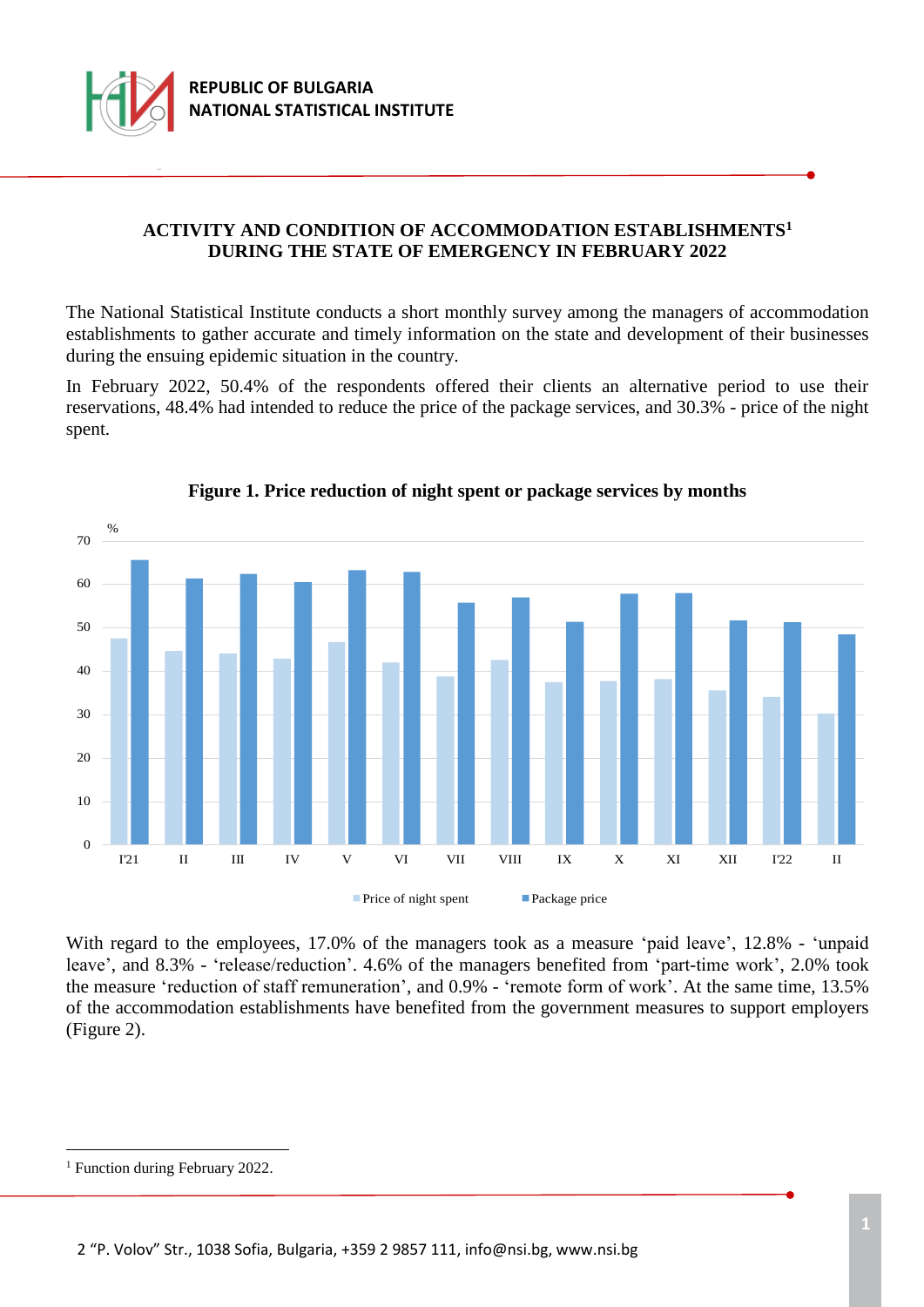



**Figure 2. Actions taken towards the available staff by months**

In February 2022, 51.3% of the surveyed managers reported no change in revenues from their activity compared to the previous month, 31.1% reported a decrease, and 17.4% registered an increase.



**Figure 3. Change of revenues of the activity as a result of the state of emergency and the ensuing epidemic situation by months**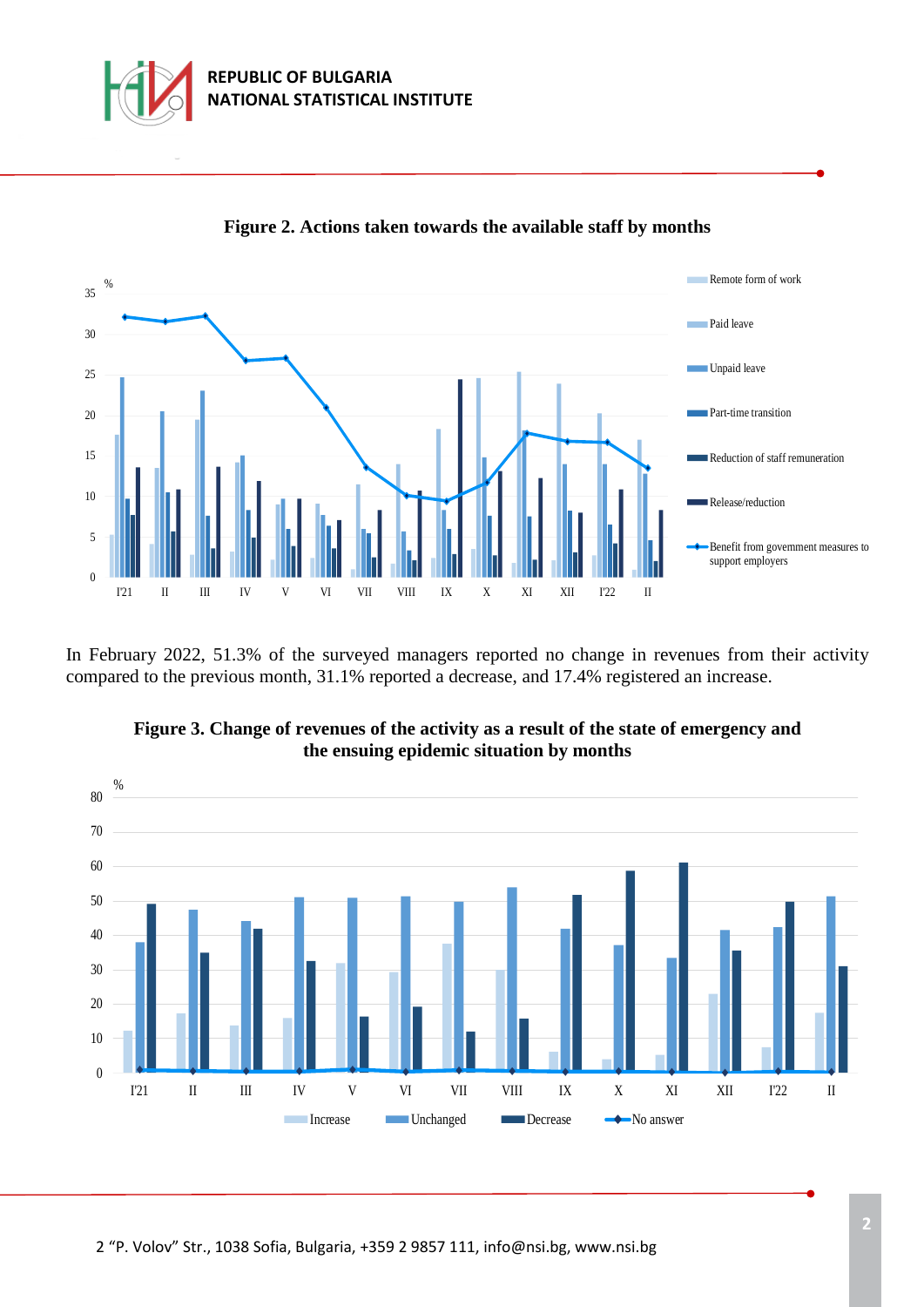

In the following month, 44.1% of the managers predict that they will be able to serve 'Up to 50%' of the expenditures of own account activity, 35.7% - that they will succeed 'Up to 100%', and 20.0% of the respondents indicate that they will not be able to handle them on their own.



# **Figure 4. Opportunity to serve the cost of the activity with your own funds in short-term (one month) by months**

As regards to their future activity in the short-term, 59.4% of the managers plan to continue their current activity, 27.2% - to continue their activities with reduced volume, 9.3% foresee to suspend activity temporarily, and 2.2% predict to discontinue it (Figure 5).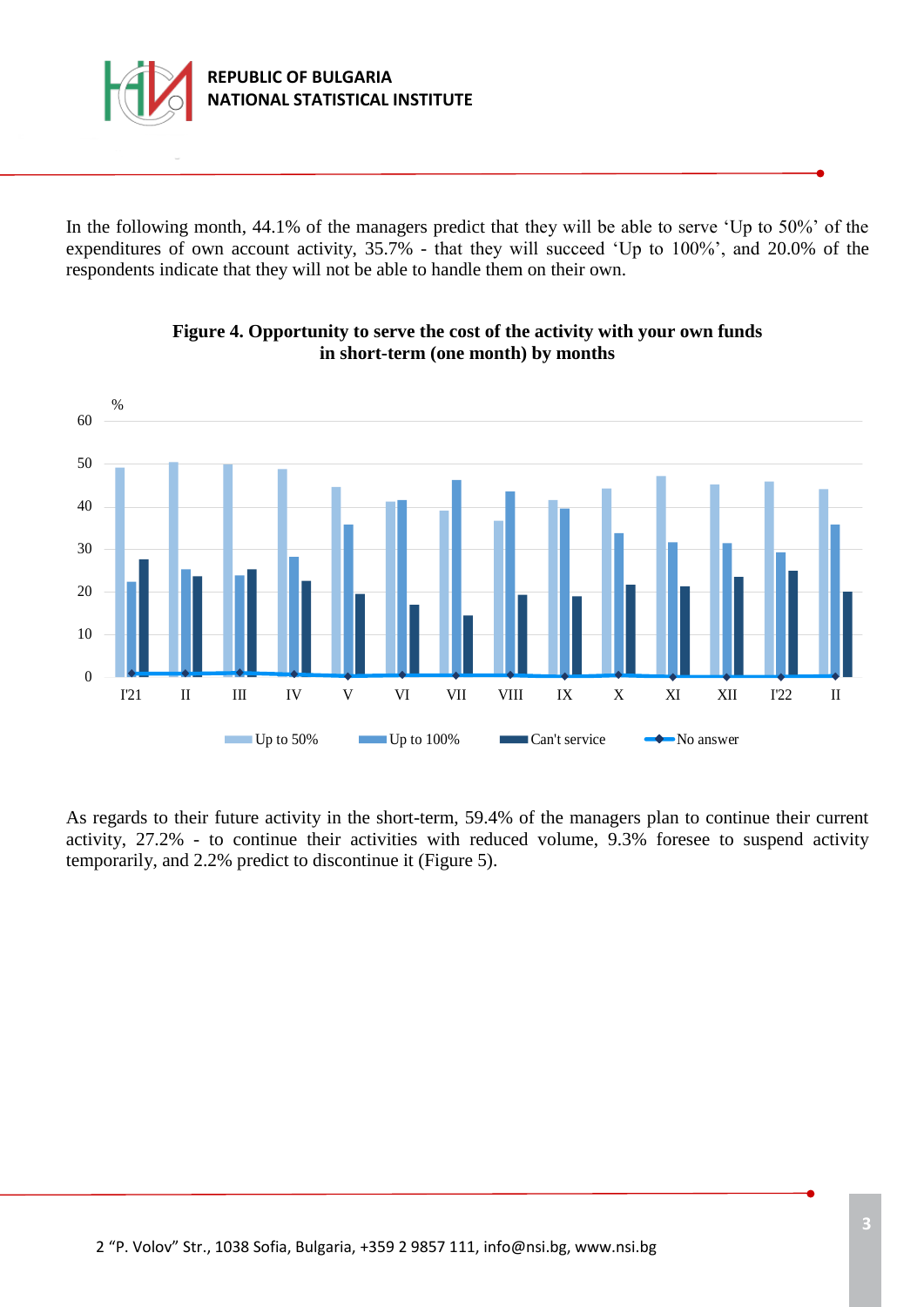



## **Figure 5. Expectations for the future of the accommodation establishment in short-term (one month) by months**

2 "P. Volov" Str., 1038 Sofia, Bulgaria, +359 2 9857 111[, info@nsi.bg,](mailto:info@nsi.bg) www.nsi.bg